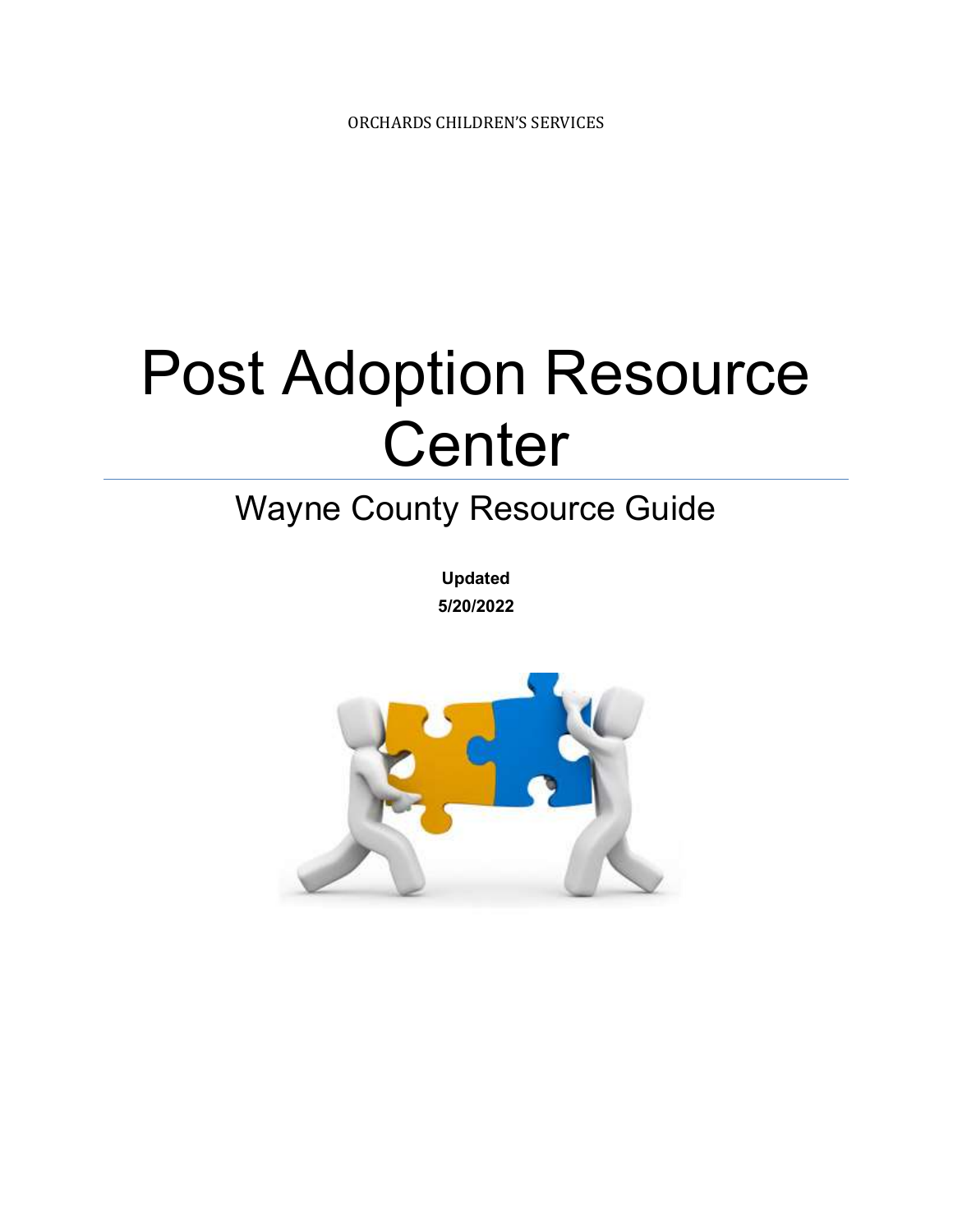#### Table of Contents

2-1-1 Helpline Resources….2 Alcohol and Drug Treatment……2 American-Arab & Chaldean Advocacy….3 American Indian Advocacy.....3 ADD/ADHD Evaluations/Treatment……3 Autism…….4 Cerebral Palsy…..5 Epilepsy….5 Community Based Counseling/Therapy…5 Crisis & Emergency Support….8 Delinquency Prevention/Intervention….8 Department of Human Services-Wayne County….9 Domestic Violence…..10 Eating Disorders…..10 Emergency Food/Clothing…..10 Employment/Job Training….11 Grief and Loss Support….12 Hospice…..13 Inpatient Psychiatric Programs…..13 Medical Care/Free Clinics…..14 Physicians for Enuresis/Encopresis...15 Psychological & Neurology…..15 Sensory and Integration Therapy….16 Mentoring…..16 Teen Parent/Parenting Resources….16 Recreation Centers…. 17 Miscellaneous……18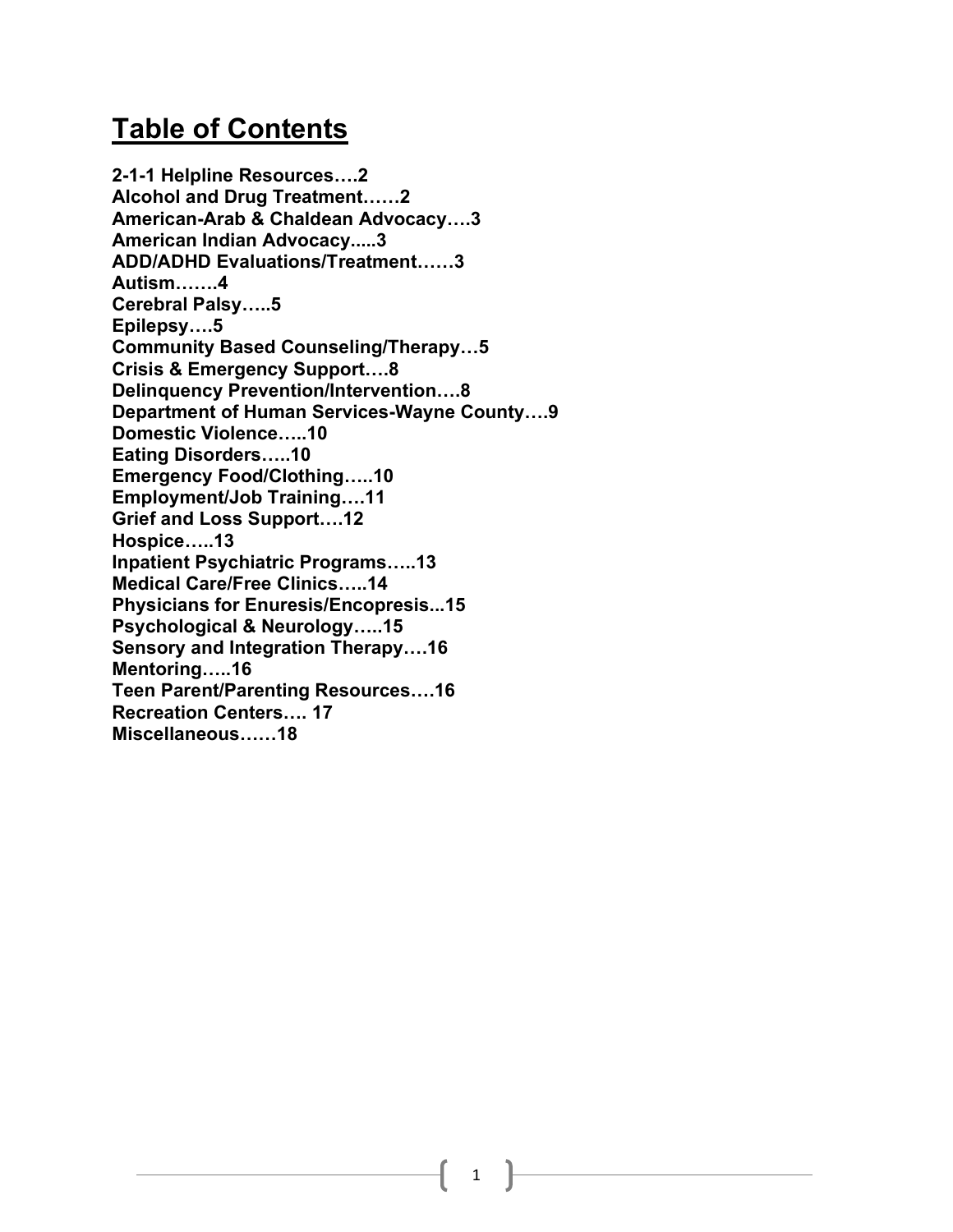#### 2-1-1 Helpline Resource Referrals and Database

United Way for Southeastern Michigan 2-1-1 or 1-800-552-1183

3011 W. Grand Blvd. suite 500 Main Office- 313-226-9200 Detroit, MI 48202 Unitedwaysem.org

#### Alcohol and Drug Treatment

| <b>Alcoholics' Anonymous</b><br>4750 Woodward Ave., #407<br>Detroit, MI 48201                           | $(313)$ 831-5550   |
|---------------------------------------------------------------------------------------------------------|--------------------|
| <b>CareFirst Community Health Services</b><br>8097 Decatur st.<br>Detroit, MI 48228                     | $(313) 846 - 5020$ |
| <b>Growth Works Chemical Dependency Services</b><br>50430 School House rd.<br>Canton, MI 48187          | (734) 495-1722     |
| <b>The Guidance Center</b><br>13101 Allen Rd.<br>Southgate, MI 48195<br>www.guidance-center.org         | (734) 785-7700     |
| <b>Holistic Addiction Treatment Center, Inc.</b><br><b>Wayne County</b>                                 | 1800-559-9503      |
| <b>LifeStance Health</b><br>5958 Canton Center Rd.,<br>Canton, MI 48187                                 | (734) 737-1200     |
| <b>Oakdale Recovery</b><br>(Detox and Residential Program)<br>43825 Michigan Ave., Canton, MI 48188     | (734) 397-3088     |
| <b>Narcotics Anonymous</b><br>726 Livernois<br>Ferndale, MI 48220<br>24 hour hotline                    | (248) 543-7200     |
| <b>National Council on Alcoholism &amp; Drug Dependence</b><br>16647 Wyoming Ave.,<br>Detroit, MI 48221 | $(313) 868 - 1340$ |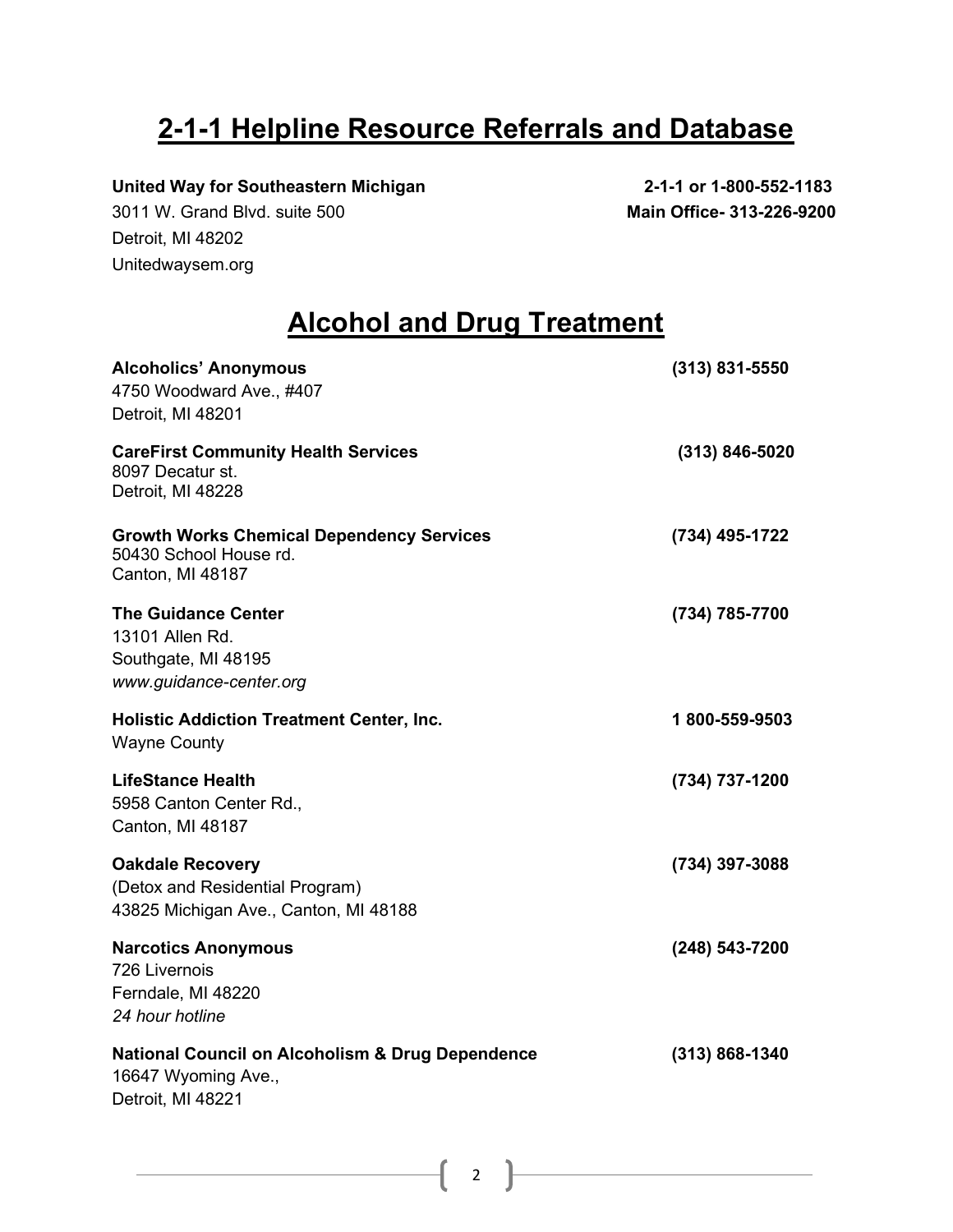#### Southeastern Michigan Community Alliance (734) 229-3500

25363 Eureka Rd., Taylor, MI 48180

#### American-Arab Chaldean Advocacy

American-Arab & Chaldean Council (ACC) (313) 893-6172 62 W. Seven Mile Rd. Highland Park, MI 48203

13840 W Warren Ave (313) 581-7287

Dearborn, MI 48126

Redford, MI 48239

#### American Indian Advocacy

| <b>American Indian Health &amp; Family Services</b> | $(313) 846 - 3718$ |
|-----------------------------------------------------|--------------------|
| 4880 Lawndale St.                                   |                    |
| Detroit, MI 48210                                   |                    |
| North American Indian Association of Detroit        | $(313) 535 - 2966$ |
| 22720 Plymouth rd.                                  |                    |

#### **Attention Deficit Disorder/Attention Deficit** Hyperactive Disorder Evaluations

#### Children's Hospital of Michigan-Detroit (313) 745-5437 Psychology/Psychiatry 3901 Beaubien St. #3 Detroit, MI 48201 Process: This is a one-time assessment. First, there is a screening process over the phone. Second, they must obtain insurance approval. Third, a onetime consultation will be completed. If further services are needed, they will refer out.

Detroit Institute for Children (248)926-0909 2705 E. Maple Rd. B 203 **888-790-KIDS** Commerce Charter Twp., MI 48390 **Toll Free**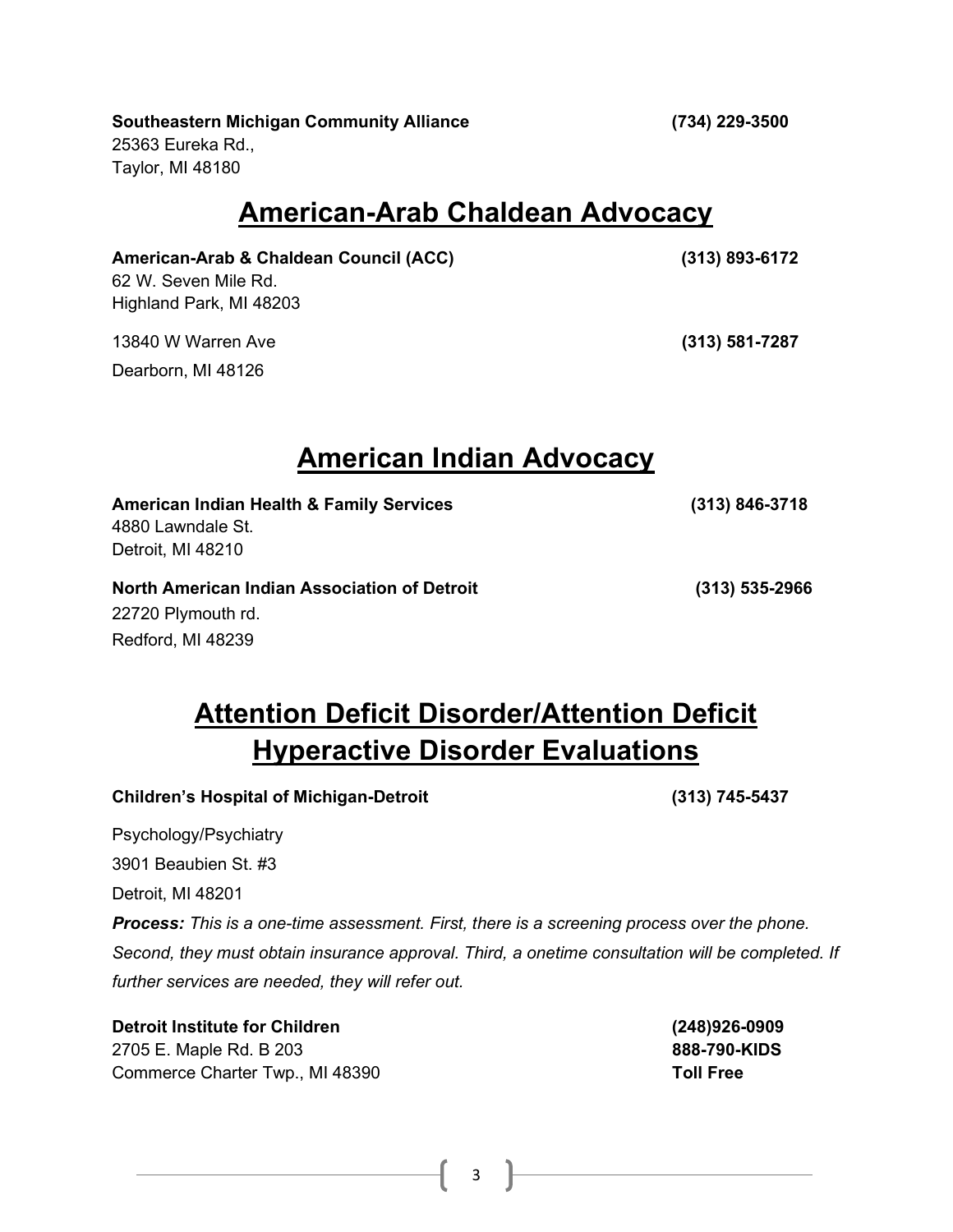| <b>Henry Ford Hospital Fairlane</b><br><b>Behavioral Health Services: Rana Lopa Contact</b><br>19401 Hubbard<br>Dearborn, MI 48124 | $(313)$ 317-2000        |
|------------------------------------------------------------------------------------------------------------------------------------|-------------------------|
| Amy Trabitz, Ph.D<br>23810 Michigan Ave Suite 202B<br>Dearborn, MI 48124                                                           | $(313)$ 359-3161        |
| <b>Novi Pediatrics &amp; ADHD Clinic</b><br>Dr. Badie Najem MD<br>26850 Providence Parkway Suite 300<br>Novi, MI 48374             | $(248)$ 348-4200        |
| <b>University Psychiatric Centers of Wayne State</b><br><b>Tolan Park</b>                                                          |                         |
| 3901 Chrysler Service Dr.,<br>Detroit, MI 48201                                                                                    | Detroit (313) 577-1396  |
| 16836 Newburg Rd.<br>Livonia, MI 48154                                                                                             | Livonia, (734) 464-4220 |
| <b>Wayne State University</b>                                                                                                      | $(313)$ 577-2840        |
| <b>Psychology Clinic</b>                                                                                                           |                         |
| 5229 Cass Avenue                                                                                                                   |                         |
| Detroit, MI 48202                                                                                                                  |                         |

Sliding Fee, does not accept insurance

# Autism-Agencies and Information Sources

| <b>Burger Baily School for Students with Autism</b><br>28865 Carlysle st.<br>Inkster, MI 48141                                                                | (734) 729-1830 |
|---------------------------------------------------------------------------------------------------------------------------------------------------------------|----------------|
| <b>Burger School for Students with Autism-West</b><br>30922 Beechwood<br>Garden City, MI 48135                                                                | (734) 762-8420 |
| <b>Developmental Disabilities Institute</b><br><b>Wayne State University</b><br>Leonard Simmons Building Suite 268<br>4809 Woodward AVE.<br>Detroit, MI 48202 | (313) 577-2654 |
| University of Michigan-Developmental Disorder<br>Dr. Luke Tsai                                                                                                | 800-525-5188   |

 $\begin{array}{ccc} & 4 \end{array}$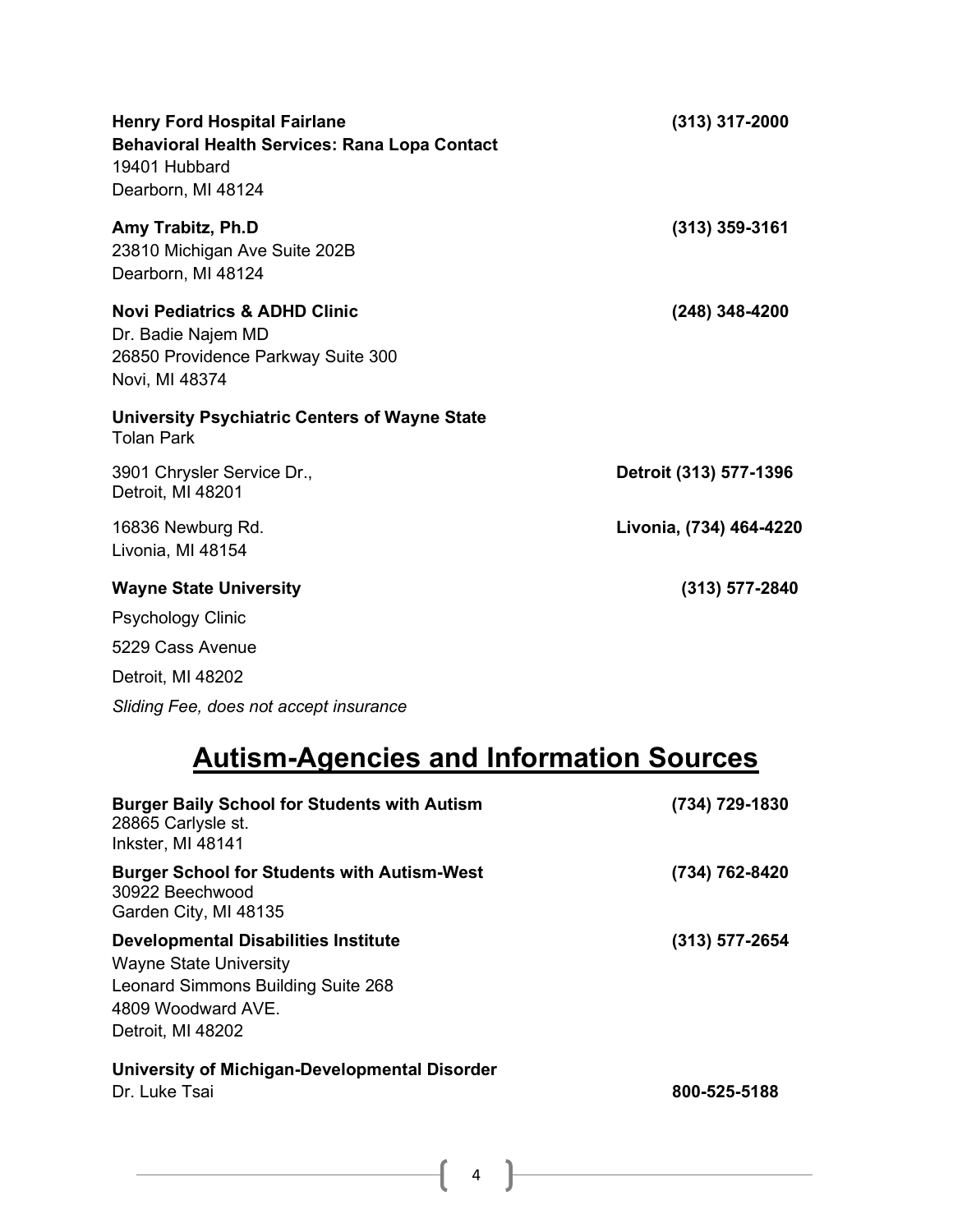2101 Commonwealth Ann Arbor, MI 48105

Ann Arbor, MI 48109

#### Cerebral Palsy

| <b>United Cerebral Palsy of Metro Detroit</b><br>23077 Greenfield Rd. Suite 205<br>Southfield, MI 48075 | (248) 557-5070 |
|---------------------------------------------------------------------------------------------------------|----------------|
| <b>Epilepsy</b>                                                                                         |                |
| <b>Epilepsy Foundation of Michigan</b><br>25200 Telegraph rd., Suite 110<br>Southfield, MI 48080        | (248) 351-7979 |
| University of Michigan<br><b>Adult Neurology Outpatient Services</b><br>1500 E. Medical Center Dr.      | (734)936-9020  |

#### Community Based Counseling/Therapy

| <b>Access Behavioral Health</b><br>42189 Ann Arbor Rd. E<br>Plymouth, MI 48170                 | $(734)$ 453-5603 |
|------------------------------------------------------------------------------------------------|------------------|
| <b>Alpha Psychological Services</b><br>41820 W. Six Mile Rd. Suite 104<br>Northville, MI 48168 | $(248)$ 349-3131 |
| <b>Children's Center of Detroit</b><br>90 Seldon St.<br>Detroit, MI 48201                      | $(313)$ 831-5535 |
| <b>Community Care Services</b><br>26184 W. Outer Dr.<br>Lincoln Park, MI 48146                 | $(313)$ 389-7500 |
| 26650 Eureka Rd. Suite A<br>Taylor, MI 48180                                                   | (734) 955-3550   |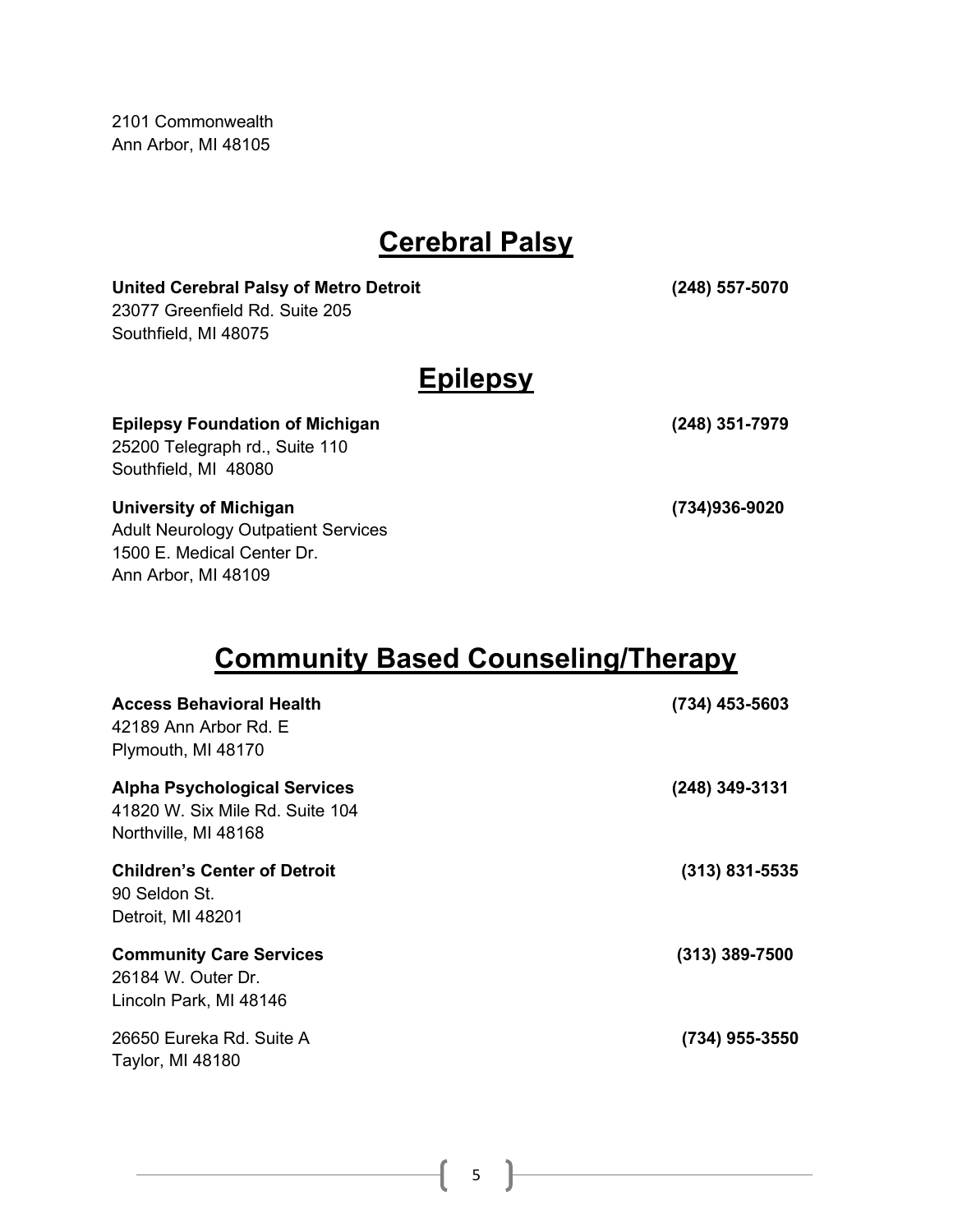| <b>Dearborn Clinical Associates</b><br>Kathleen Fitzpatrick<br>2312 Monroe<br>Dearborn, MI 48214              | $(313) 561 - 4964$ |
|---------------------------------------------------------------------------------------------------------------|--------------------|
| <b>Eastwood Clinic (St. John's Hospital)</b><br>22151 Moross<br>Detroit, MI 48205                             | $(313)$ 343-7230   |
| 17250 Farmington Rd.<br>Livonia, MI 48152                                                                     | (734) 425-4070     |
| <b>Growth Works</b><br>50430 Schoolhouse Rd Ste. 100<br>Canton, MI 48187                                      | (734) 495-1722     |
| <b>The Guidance Center</b><br>13101 Allen Rd.<br>Southgate, MI 48196                                          | (734) 785-7700     |
| 26300 Outer Dr.<br>Lincoln Park, MI 48146                                                                     | $(313)$ 388-4630   |
| <b>Kid Talk Line</b><br>19275 Northline<br>Southgate, MI 48195                                                | (734) 785-7716     |
| <b>Hegira Children's Outpatients</b><br>8623 North Wayne<br>Suite 123<br>Westland, MI 48185                   | (734) 367-0469     |
| <b>Community Outreach</b><br><b>Psychiatric Intervention Center</b><br>33505 Schoolcraft<br>Livonia, MI 48150 | (734) 721-0200     |
| <b>LifeSpan Clinical Services (Starfish)</b><br>18316 Middlebelt rd.<br>Livonia, MI 48152                     | (248) 615-9730     |
| <b>Life Stance Health</b><br>20600 Eureka Rd. Suite 802<br>Taylor, MI 48180                                   | (734) 285-8282     |

i,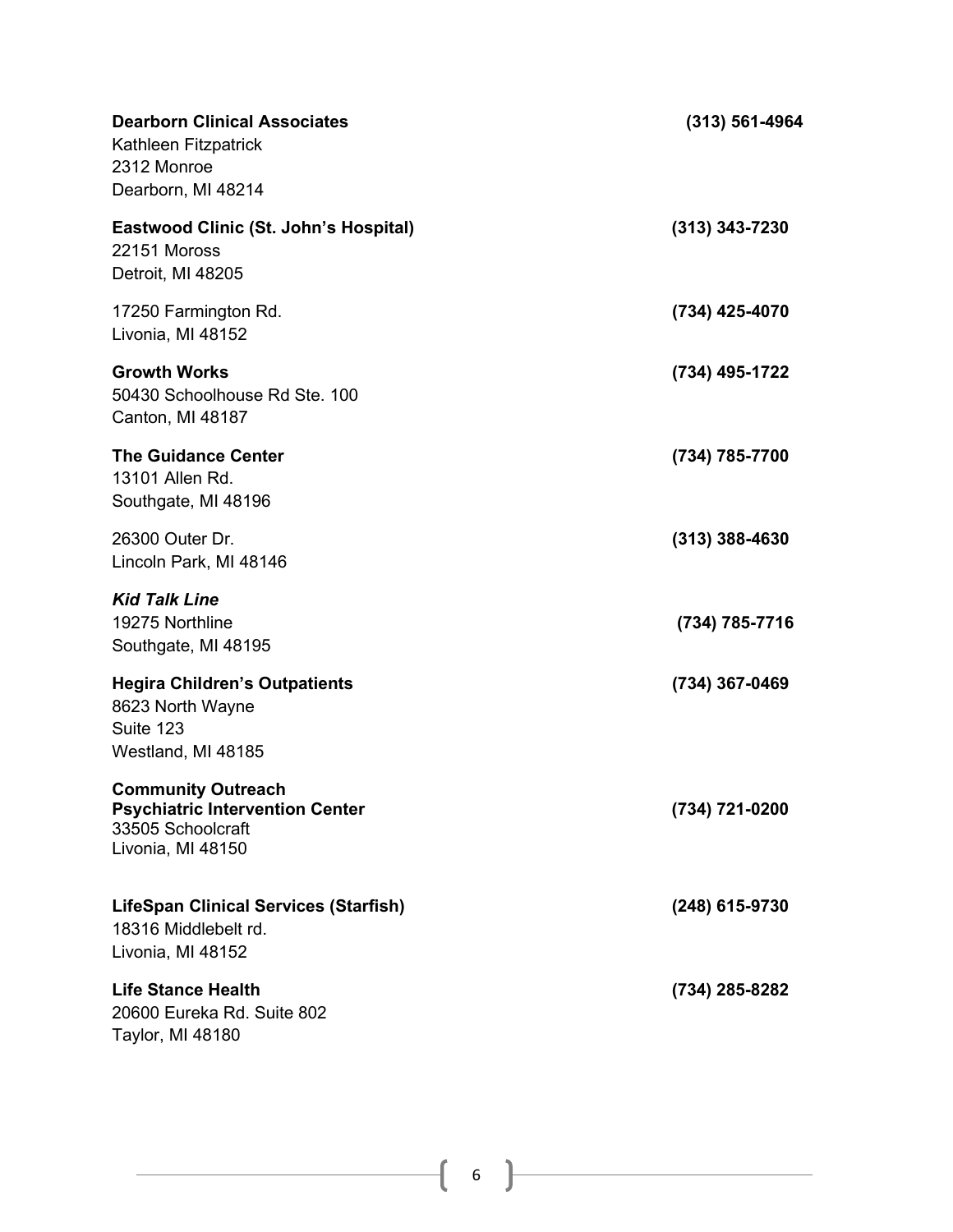| 5958 N.Canton Center Rd.<br>Canton, MI 48187<br>www.advancedcounseling.org                                                                        | (734) 737-1200     |
|---------------------------------------------------------------------------------------------------------------------------------------------------|--------------------|
| <b>Lincoln Behavioral Services</b><br>9315 Telegraph Rd.<br>Redford Charter Twp., MI 48239                                                        | $(313)$ 450-4500   |
| <b>Livonia Counseling Center</b><br>15370 Levan, Suite 2<br>Livonia, MI 48152                                                                     | (734) 744-0170     |
| <b>Henry Ford Behavioral Services</b><br>5111 Auto Club Dr., Suite 112<br>Dearborn, MI 48126                                                      | $(313)$ 425-4500   |
| <b>Oakwood Apex Behavioral Health Clinics</b><br>6 Parklane Blvd. Suite 695<br>Dearborn, MI 48126                                                 | (313) 271-8170     |
| 1547 S. Wayne Rd.<br>Westland, MI 48186                                                                                                           | (734) 729-3133     |
| <b>Pam's Place</b><br>2441 W. Grand Blvd.<br>Suite 202<br>Detroit, MI 48208                                                                       | $(313) 894 - 8088$ |
| <b>Perspectives of Troy P.C</b><br><b>Counseling &amp; Psychological Services</b><br>888 W. Big Beaver Rd.<br><b>Suite 1450</b><br>Troy, MI 48084 | (248) 244-8644     |
| <b>Southwest Counseling Center</b><br>1700 Waterman St.<br>Detroit, MI 48209                                                                      | $(313) 841 - 8900$ |
| <b>Starfish Family Services</b><br>3000 Hiveley Rd.<br>Inkster, MI 48141                                                                          | (734) 728-3400     |
| <b>Beaumont Taylor Teen Health Center</b><br>26650 Eureka<br>Taylor, MI 48180                                                                     | (734) 942-2273     |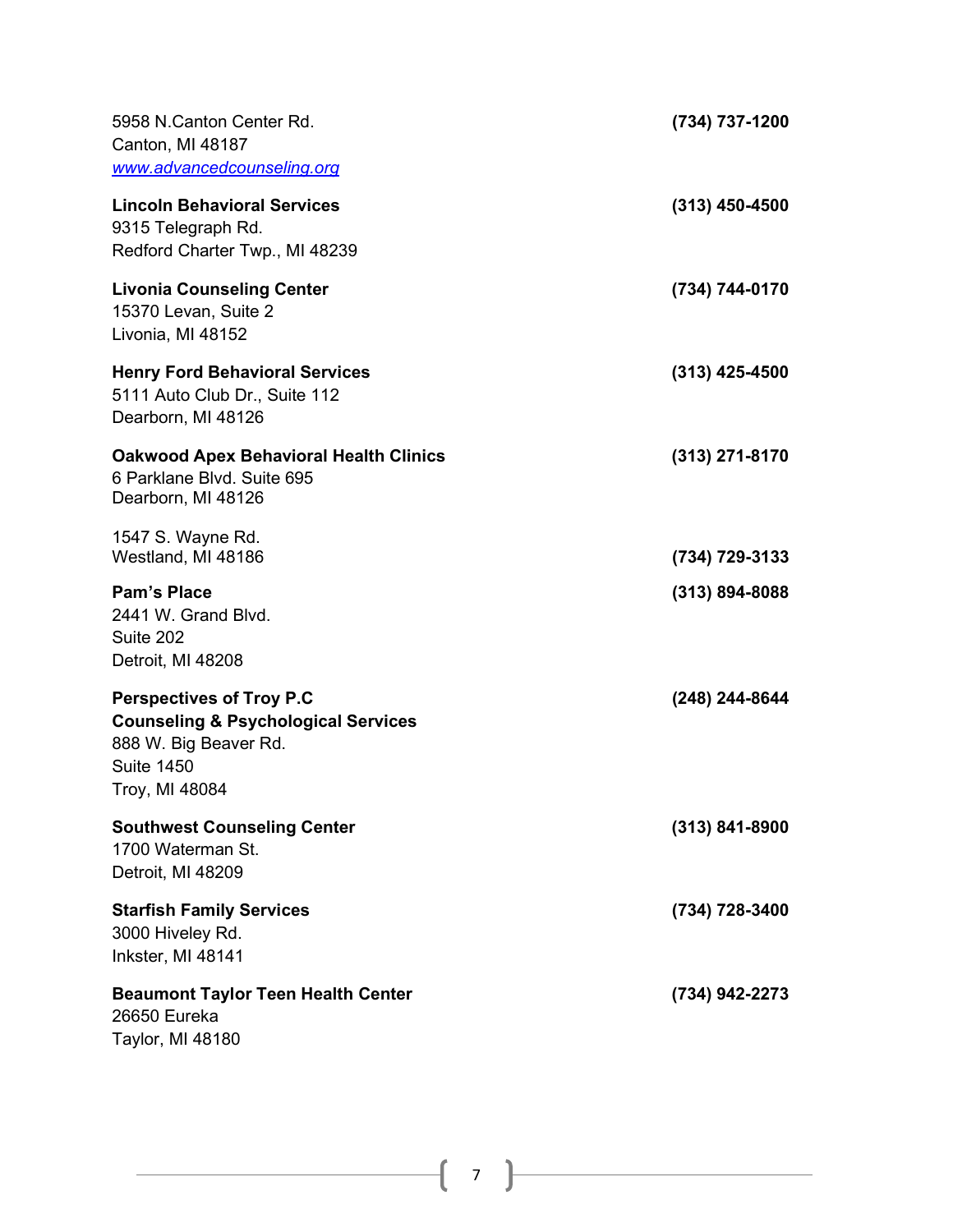#### Crisis and Emergency Services

| <b>Access</b><br>(Emergency food and shelter/Utility Assistance)                            | $(313) 842 - 7010$   |
|---------------------------------------------------------------------------------------------|----------------------|
| Wayne County Crisis line & Information & Referral line<br>Health Care workers: 800-522-0399 |                      |
| <b>Boystown National Hotline</b>                                                            | 800-448-3000         |
| <b>Children's Protective Services</b>                                                       | 855-444-3911         |
| <b>Common Ground Crisis Center</b>                                                          | 800-231-1127         |
| <b>Starfish Services</b>                                                                    | $(734) - 728 - 3400$ |
| <b>Information Center</b>                                                                   | (734) 282-7171       |
| MSHDA http://www.michigan.gov/mshda                                                         |                      |
| <b>Neighborhood Services</b>                                                                | $(313)$ 961-4890     |
| <b>Poison Control</b>                                                                       | 800-222-1222         |

#### Delinquency Prevention/Intervention

| <b>Westland Youth Assistance Program</b><br>Diversion/prevention program for at risk youth<br>Has mentoring component<br>36300 Warren<br>Westland, MI 48185 | (734) 467-7904 |
|-------------------------------------------------------------------------------------------------------------------------------------------------------------|----------------|
| Livonia Youth Assistance Program<br>33000 Civic Center Drive<br>Livonia, MI 48154                                                                           | (734) 466-2670 |

8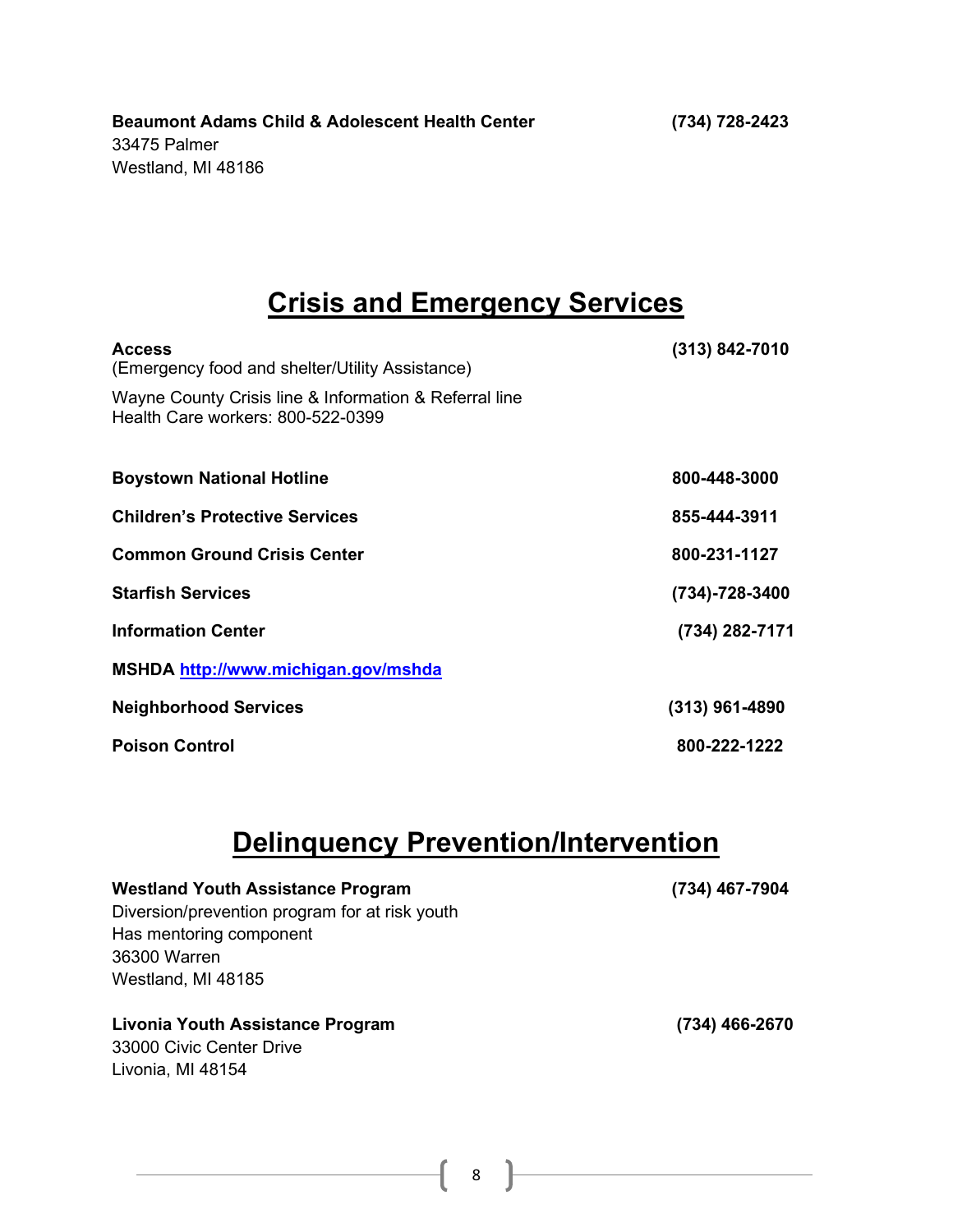## Department of Human Services-Wayne County

| 26355 Michigan Ave<br>Inkster, MI 48141                                                        | (313) 792-7700     |
|------------------------------------------------------------------------------------------------|--------------------|
| Services for: 48111, 48125, 48127, 48141, 48174, 48184, 48186, 48188                           |                    |
| Hamtramck/Woody Plaza                                                                          | $(313) 892 - 0180$ |
| 12140 Joseph Campau St. Hamtramck, MI 48212<br>Services for: 48201, 48202, 48211, 48212, 48226 |                    |
| Taylor                                                                                         | $(313)$ 375-2500   |
| 25637 Ecorse Rd.<br>Taylor, MI 48180                                                           |                    |
| Services for: 48101, 48122, 48134, 48138, 48146, 48173, 48180,<br>48183, 48192, 48193, 48195   |                    |
| <b>Conner Service Center</b>                                                                   | $(313)$ 926-8600   |
| 4733 Conner<br>Detroit, MI 48215                                                               |                    |
| Services for: 48207, 48214, 48215, 48224, 48230                                                |                    |
| Fort Wayne                                                                                     | $(313) 554 - 8300$ |
| 6534 W. Jefferson<br>Detroit, MI 48209                                                         |                    |
| Services for: 48209, 48210, 48217, 48218, 48229                                                |                    |
| Gratiot/Seven                                                                                  | $(313)$ 372-6200   |
| 14061 Lappin<br>Detroit, MI                                                                    |                    |
| Service for: 48205, 48213, 48225, 48236                                                        |                    |
| <b>Grand River, Warren</b>                                                                     | $(313)$ 361-7300   |
| 5131 Grand River<br>Detroit, mi 48208                                                          |                    |
| Service for: 48204, 48206, 48208, 48216                                                        |                    |
| Greenfield/Joy                                                                                 | (313) 943-5200     |
| 8655 Greenfield<br>Detroit, MI 48228                                                           |                    |
| Service for: 48120, 48124, 48126, 48128, 48228                                                 |                    |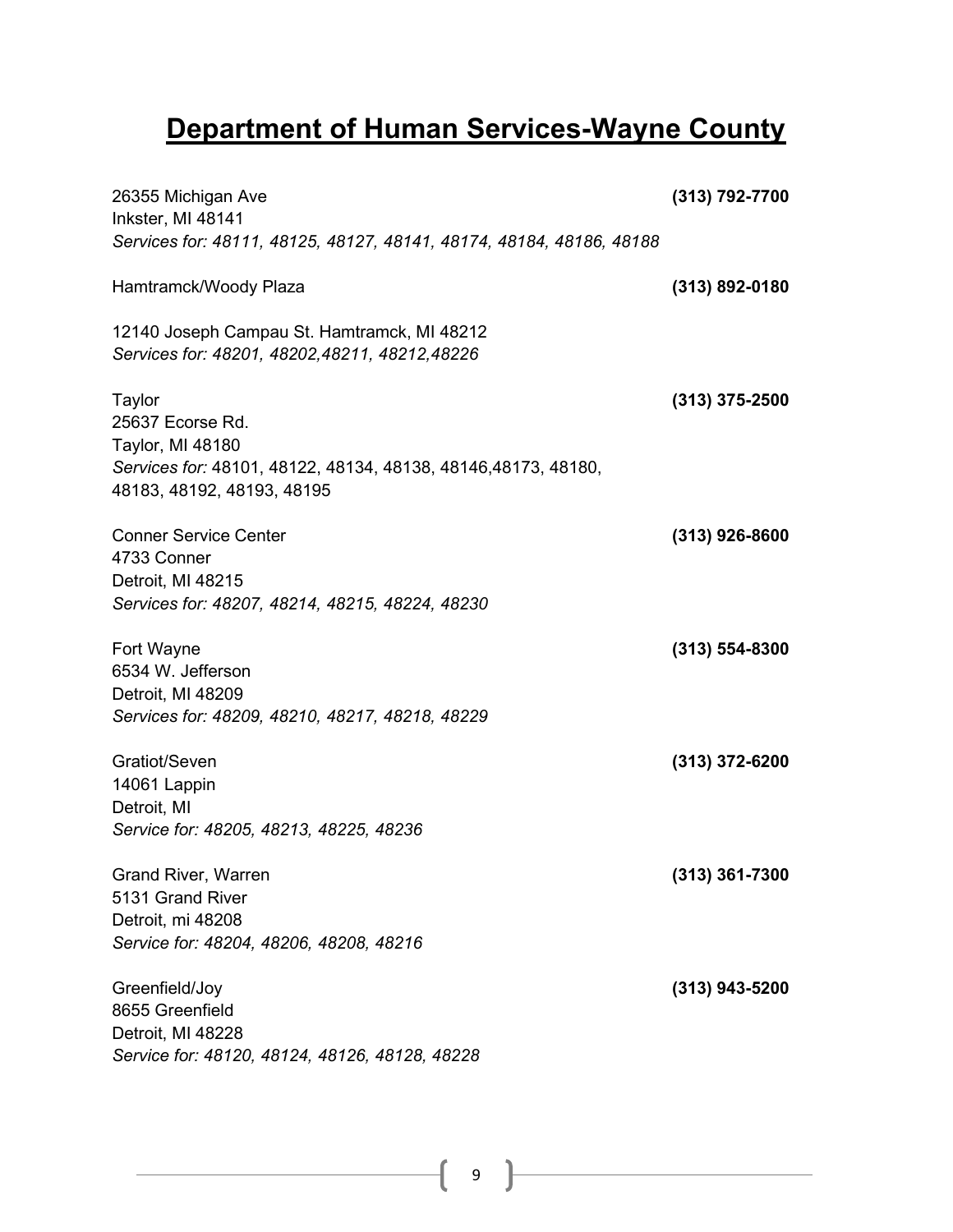Grandmont (313) 493-7801 17455 Grand River Ave Detroit, MI 48227 Service for: 48227, 48238

#### Domestic Violence

| 855-444-3911       |
|--------------------|
| 734-722-6800       |
| 888-453-5900       |
| $(313) 861 - 5300$ |
| 800-799-7233       |
|                    |

#### Eating Disorders

| <b>Alpha Psychological Services</b>                                | (248) 349-3131 |
|--------------------------------------------------------------------|----------------|
| 41820 W. 6Mile Rd. St. 104                                         |                |
| Northville, MI 48168                                               |                |
| Alphapsych.com                                                     |                |
| <b>CEDARS-Center for Eating Disorder Assessment &amp; Recovery</b> | (248) 654-8026 |
| 1750 S. Telegraph rd. Suite 102                                    |                |
| Bloomfield Hills, MI 48302                                         |                |

#### Emergency Food/Clothing

| <b>American Red Cross</b>                       | 800-733-2767   |
|-------------------------------------------------|----------------|
| Service: Food and Clothing in natural disaster  |                |
| <b>Belleville First United Methodist Church</b> | (734) 697-9288 |
| 417 Charles St.                                 |                |
| Bellville, MI 48111                             |                |
| Food: Tu-TH 10:00-1:00p.m                       |                |
| <b>Department of Human Services</b>             |                |
| Contact your local office: See page 9           |                |
|                                                 |                |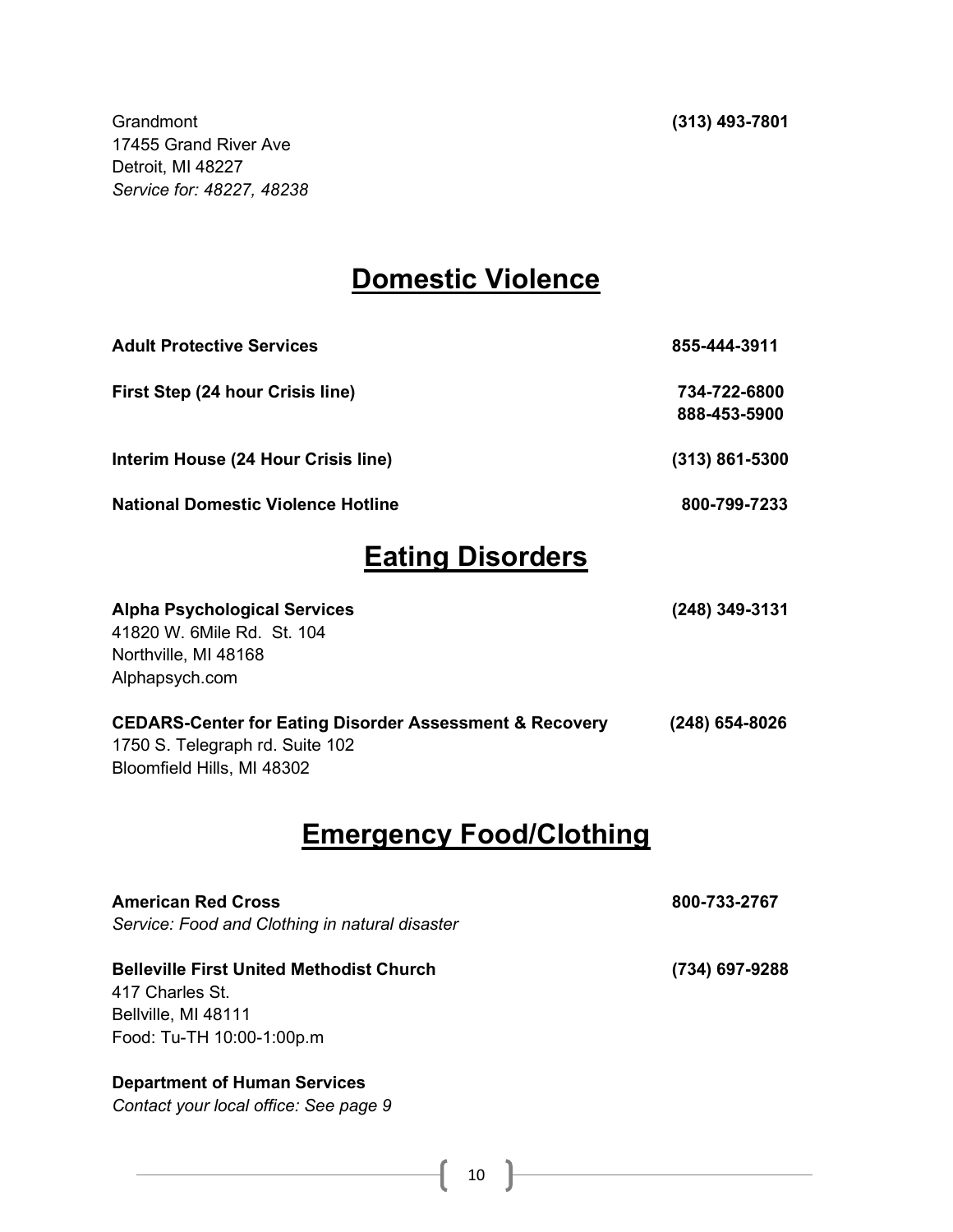Society of St. Vincent De Paul (313) 393-2930 3000 Gratiot Detroit, MI 48207 Food and clothing

3011 W. Grand Blvd. Detroit, MI 48202

Pantrynet.org

#### Employment/Job Training

Hegira Programs (734) 458-4601 8623 Wayne Rd. Westland, MI 48185

Services: Adults only, for those with mental illness, impaired vocational and or social functioning. Services include vocational training, job placement, job coaching and social support.

MI Works Highland Park Service Center (313) 826-0299 144 Manchester St. Highland Park, MI 48203

Careerbuilder.com Monster.com Indeed.com Glassdoor.com Internet job search engines

#### SER Metro Detroit Jobs (313) 846-2240

9301 Michigan Ave. Detroit, MI 48210

#### Grief and Loss Support

| <b>Arbor Hospice/Brave Heart Grief Services</b> | (888) 992-2273       |
|-------------------------------------------------|----------------------|
| 2366 Oak Valley Dr.                             |                      |
| Ann Arbor, MI 48103                             |                      |
|                                                 |                      |
| <b>Caring Connections</b>                       | 800-658-8898         |
| <b>Henry Ford Hospital</b>                      | $(586) - 276 - 9570$ |
|                                                 |                      |

United Way 211 (313) 226-9200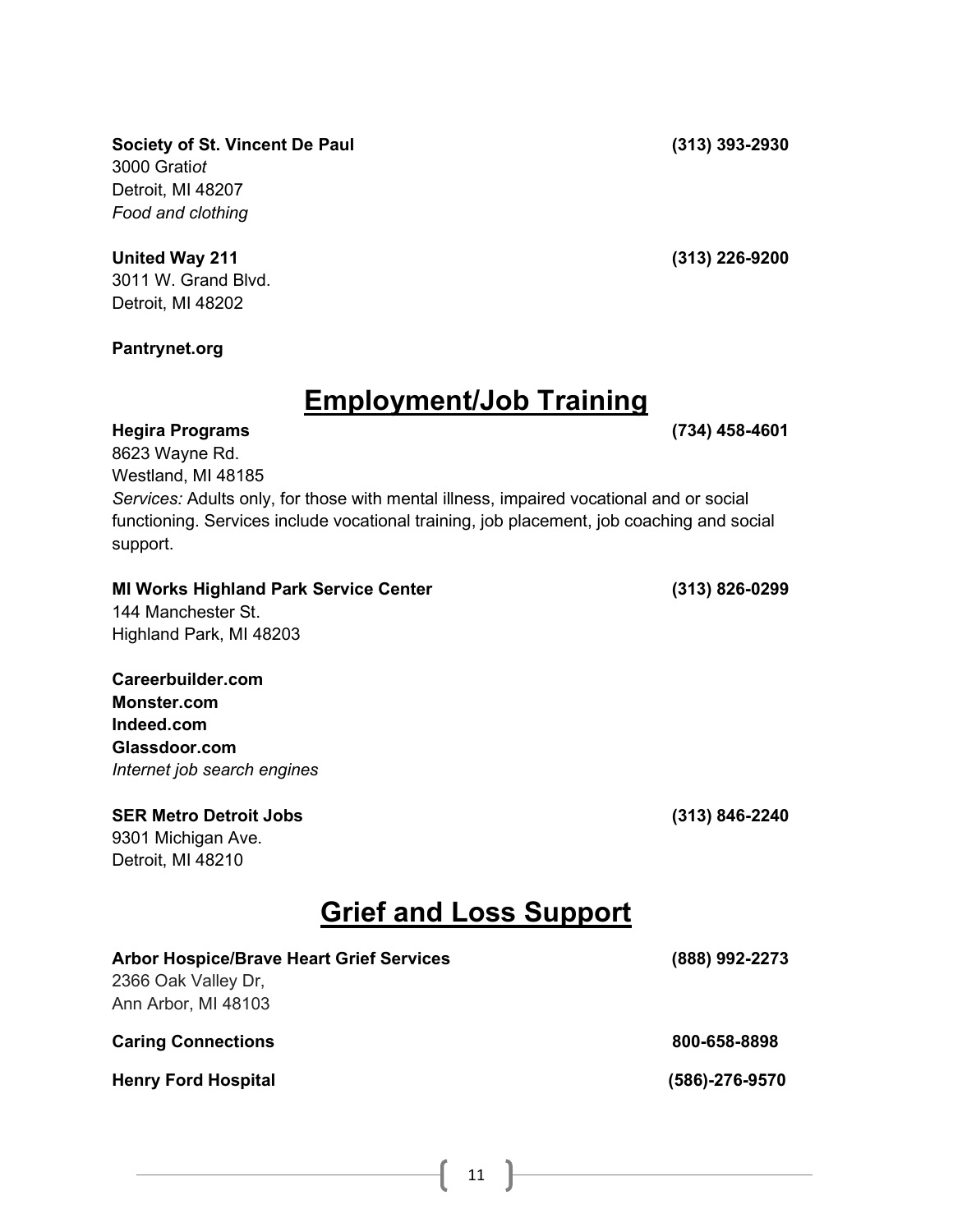| 2 <sup>nd</sup> Tuesday from 4-5                                          |                  |
|---------------------------------------------------------------------------|------------------|
| <b>Fairlane Clinic</b>                                                    | $(313)$ 337-7600 |
| 19401 Hubbard Dr.                                                         |                  |
| Dearborn, MI 48126                                                        |                  |
| <b>Sand Castles</b><br>2850 W. Grand Blvd. 3rd Floor<br>Detroit, MI 48202 | $(313)$ 771-7005 |
|                                                                           |                  |
| <b>New Hope Center for Grief Support</b>                                  | (248) 348-0115   |
| W. Main St. Suite 113<br>Northville, MI 48167                             |                  |
|                                                                           |                  |
| <b>St. John Health System</b>                                             | $(313)$ 369-5780 |
| Open Arms Program                                                         |                  |
| 4777 E. Outer Drive                                                       |                  |
| Detroit, MI 48234                                                         |                  |

Detroit, MI 48202

## **Support Groups & Advocacy**

| National Alliance on Mental illness (NAMI) - Metro Detroit                                                 | (248) 348-7197<br>$(248) - 773 - 2296 -$<br>crisis line |
|------------------------------------------------------------------------------------------------------------|---------------------------------------------------------|
| Oakland, Wayne and Macomb<br>P.O Box 852<br>Northville, MI                                                 | 800-331-4264                                            |
| <b>Beaumont Hospital</b><br>18101 Oakwood BLVD.<br>Dearborn, MI 48124                                      | $(313) 593 - 7125$                                      |
| <b>Diabetes Support Groups</b><br><b>Garden City Hospital</b><br>6245 Inkster Rd.<br>Garden City, MI 48135 | (734) 458-4330                                          |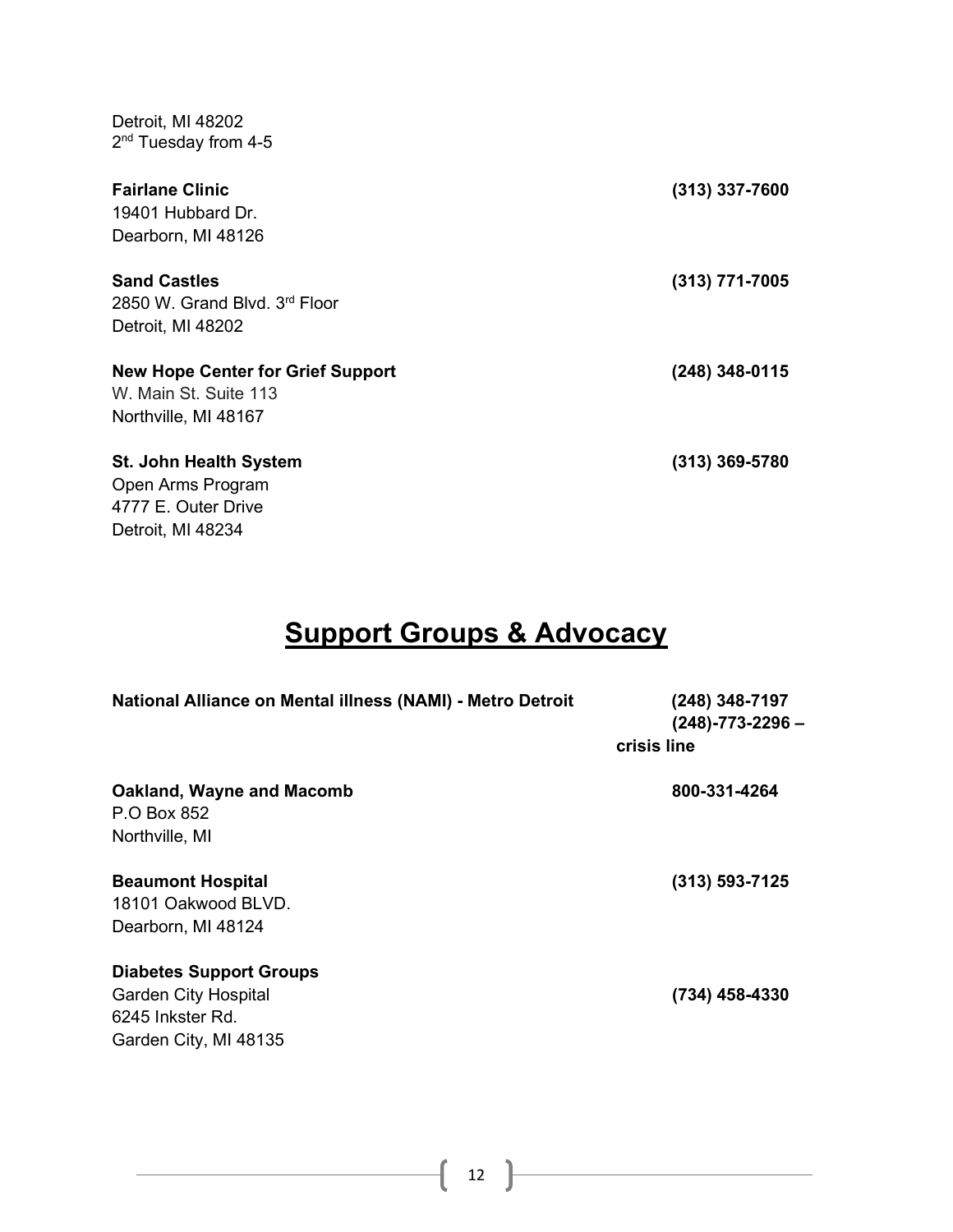| St. John's Physical Medical Building (Ascension)<br>22101 Moross Suite 228<br>Detroit, MI 48236                                                 | $(313)$ 343-3744 |
|-------------------------------------------------------------------------------------------------------------------------------------------------|------------------|
| St. Mary Mercy Hospital - Diabetes<br>36475 5 Mile Rd.<br>Livonia, MI 48154                                                                     | (734) 655-8955   |
| <b>National Center for Fathering</b><br>PO Box 2865<br>Olathe, Kansas 66063<br>www.fathers.com                                                  |                  |
| <b>Wayne County Parent Advisory Committee</b><br>(RESA)<br>33500 Van Born Rd.<br>Wayne, MI 48184                                                | (734) 334-1549   |
| <b>Hospice Agencies</b><br><b>Arbor Hospice and Palliative Care</b><br>2366 Oak Valley Dr,<br>Ann Arbor, MI 48103                               | (734) 662-5999   |
| <b>Hospice of Michigan</b><br>Grief support programs are offered on a regular basis in the Detroit Metro area. Call for a<br>location near you. | 888-247-5701     |
| <b>Inpatient Psychiatric Programs</b>                                                                                                           |                  |
| <b>Child Adolescent Psychiatric</b><br>1500 E. Medical Center Dr. #5277<br>Ann Arbor, MI 48109                                                  | (734) 764-0231   |
| <b>Havenwyck Hospital</b><br>1252 University Dr.<br>Auburn Hills, MI 48326                                                                      | (248) 373-9200   |
| <b>Hawthorn Center</b>                                                                                                                          | $(248)$ 349-3000 |

18471 Haggerty Rd. Northville, MI 48167

#### Henry Ford Kingswood Hospital **Material 1998-1200** (248) 398-3200

10300 W. 8 Mile Rd.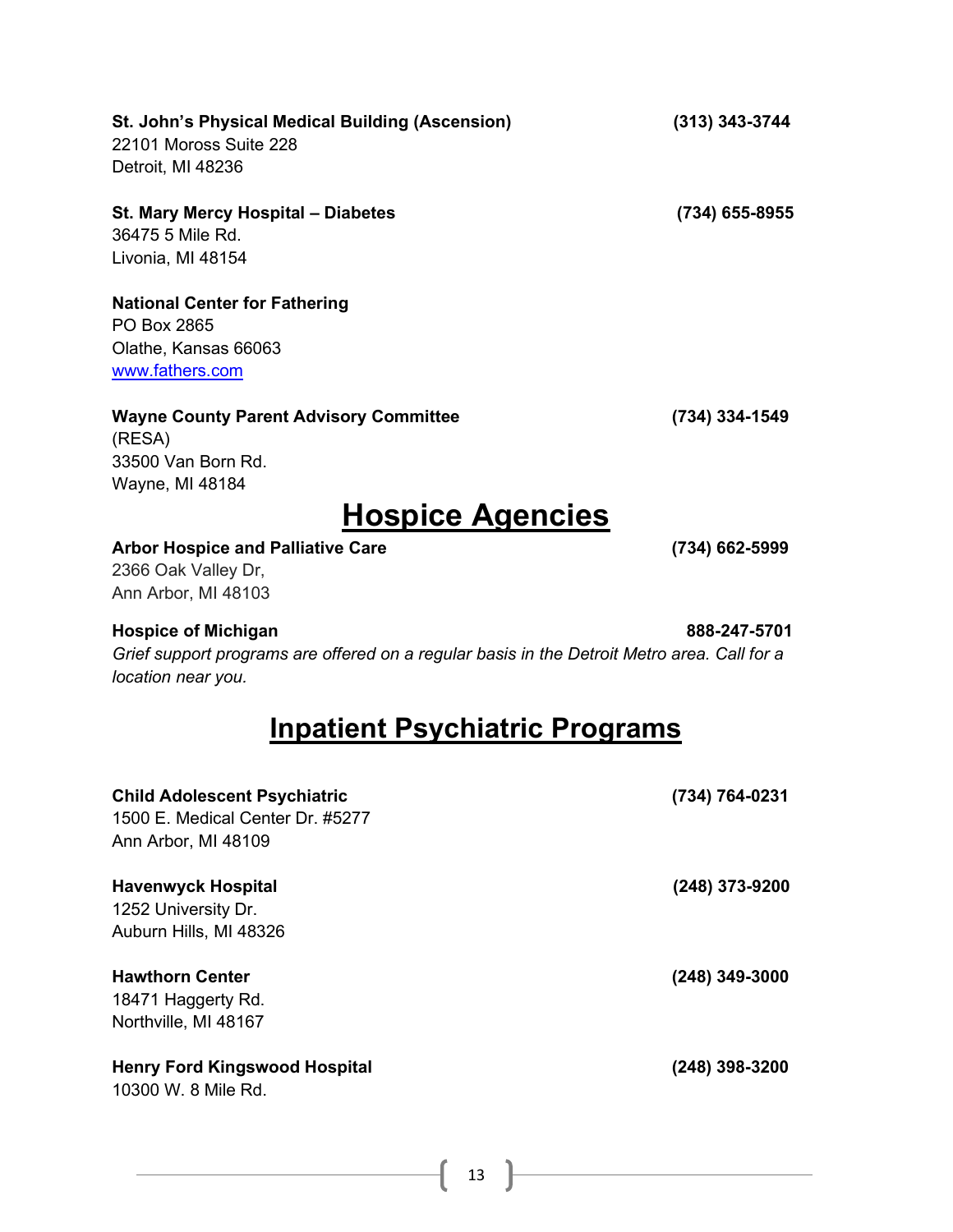Ferndale, MI 48220

#### Medical Care/Free Clinics

| <b>Children's Special Health Care Services</b>                                                                        | (734) 727-7088                                  |
|-----------------------------------------------------------------------------------------------------------------------|-------------------------------------------------|
| <b>Cass Community Social Services</b><br>11850 Woodrow Wilson<br>Detroit, MI 48206                                    | $(313) 883 - 2277$                              |
| <b>St. Francis Cabrini Clinic</b><br>1234 Porter St<br>Detroit, MI 48226                                              | $(313)$ 961-7863                                |
| <b>Covenant Community Care</b><br><b>Medical and Dental Services</b><br>5716 Michigan Ave.<br>Detroit, MI 48216       | Medical (313) 554-1095<br>Dental (313) 554-3880 |
| <b>East Riverside Health Center</b><br>13901 E. Jefferson Ave.<br>Detroit, MI 48215                                   | $(313)$ 822-0900                                |
| Dr. Sophie Womack Eastside Health Center<br>7900 Kercheval St.<br>Detroit, MI 48214                                   | $(313)$ 921-5500                                |
| City of Detroit Women, Infant and Children (WIC)                                                                      | $(313)$ 876-4555                                |
| <b>MI Child Health Insurance</b><br>www.michigan.gov                                                                  | 888-988-6300                                    |
| <b>CHASS Southwest Clinic</b><br><b>Medical and Dental Services Provided</b><br>5635 W. Fort St.<br>Detroit, MI 48209 | (313) 849-3920                                  |
| <b>My Community Dental Center</b><br>5555 Conner St.<br>Detroit, MI 48213                                             | $(313) 571 - 2648$                              |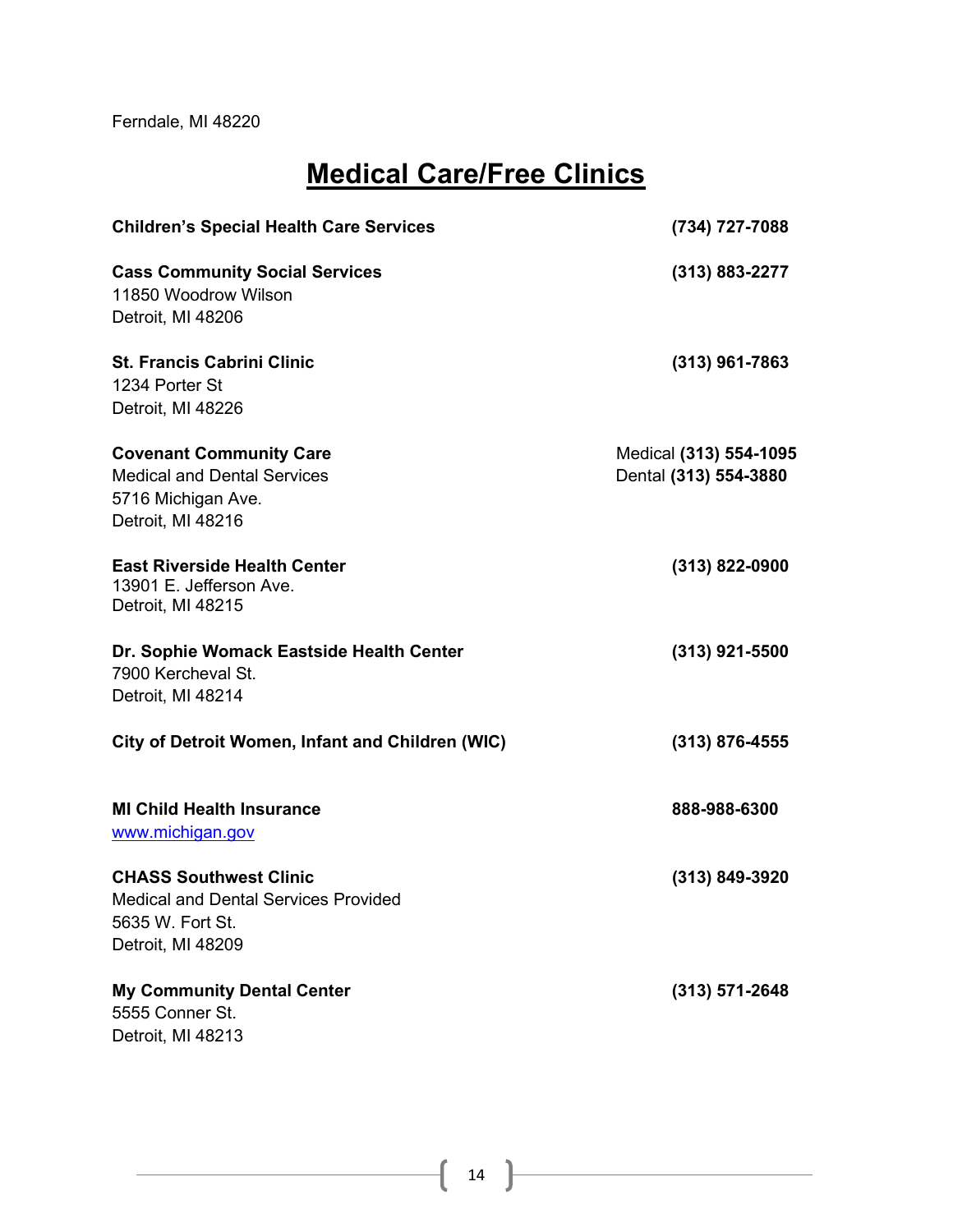| <b>Advantage Health Center</b><br>15400 W. McNichols Rd.                       | (313) 835-5990 |
|--------------------------------------------------------------------------------|----------------|
| Detroit, MI 48235                                                              |                |
| <b>Woodward Corridor Family Medical Center</b><br>611 Martin Luther King Blvd. | (313) 832-6300 |
| Detroit, MI 48201                                                              |                |
| <b>Children's Hospital</b><br>Dept. of Psychiatry                              | (313) 745-4878 |
| 3901 Beaubien                                                                  |                |
| Detroit, MI 48201                                                              |                |

#### Physicians for Enuresis/Encopresis

Bedwetting Treatment Centers 800-379-2331 31700 W. 13 Mile Rd. Suite 208

Farmington Hills, MI 48334

#### Psychological & Neurology

| <b>Children's Hospital of Michigan</b><br>3901 Beaubien St.<br>Detroit, MI 48201                             | (313) 745-5437   |
|--------------------------------------------------------------------------------------------------------------|------------------|
| <b>Cruz Clinic and Integrative Psychology</b><br>17177 N. Laurel Park Dr.<br>Suite #131<br>Livonia, MI 48152 | (734) 462-3210   |
| <b>Team Wellness Center</b><br>14799 Dix Toledo Rd.<br>Southgate, MI 48195                                   | (734) 324-8326   |
| <b>Development Centers Health Center</b><br>4321 East McNichols Road<br>Hamtramck, MI. 48212                 | $(313)$ 369-1717 |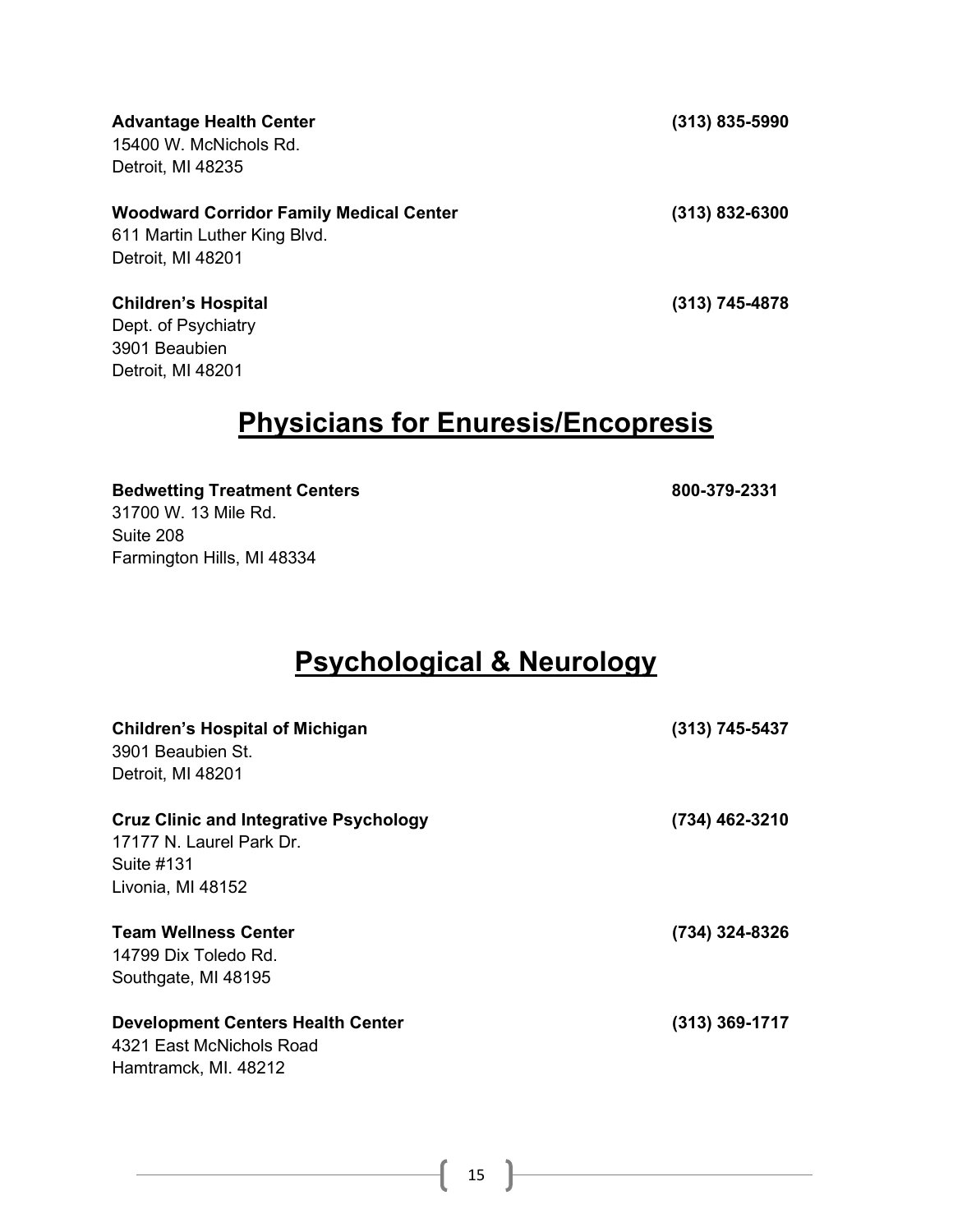#### Central City Integrated Health (313) 831-3160

10 Peterborough Detroit, MI 48201

#### Michigan Medicine Adult Neurology Clinic (734) 936 9020

1500 E. Medical Center Dr. Ann Arbor, MI 48109

#### **Sensory Integration Therapy**

Kaufman Children's Center for Speech, Language (248) 737-3430 And Sensory Disorders, INC 6625 Daly West Bloomfield, MI 483335 www.kidspeech.com

Flourishing Lives 586-293-1234 30801 Jefferson St. Clair Shores, MI 48082

#### **Mentoring**

| <b>Big Brothers/Big Sisters</b>                | $(313)$ 309-0500 |
|------------------------------------------------|------------------|
| 7700 2 <sup>nd</sup> Ave. Suite 602            |                  |
| Detroit, MI 48202                              |                  |
| <b>Westland Youth Assistance Program</b>       | (734) 467-7904   |
| Diversion/prevention program for at risk youth |                  |
| 36300 Warren                                   |                  |

## Teen Parenting/Parenting Resources

The Children's Center (313) 831-5535 79 West Alexandrine Detroit, MI 48201 313-831-5535

Westland, MI 48185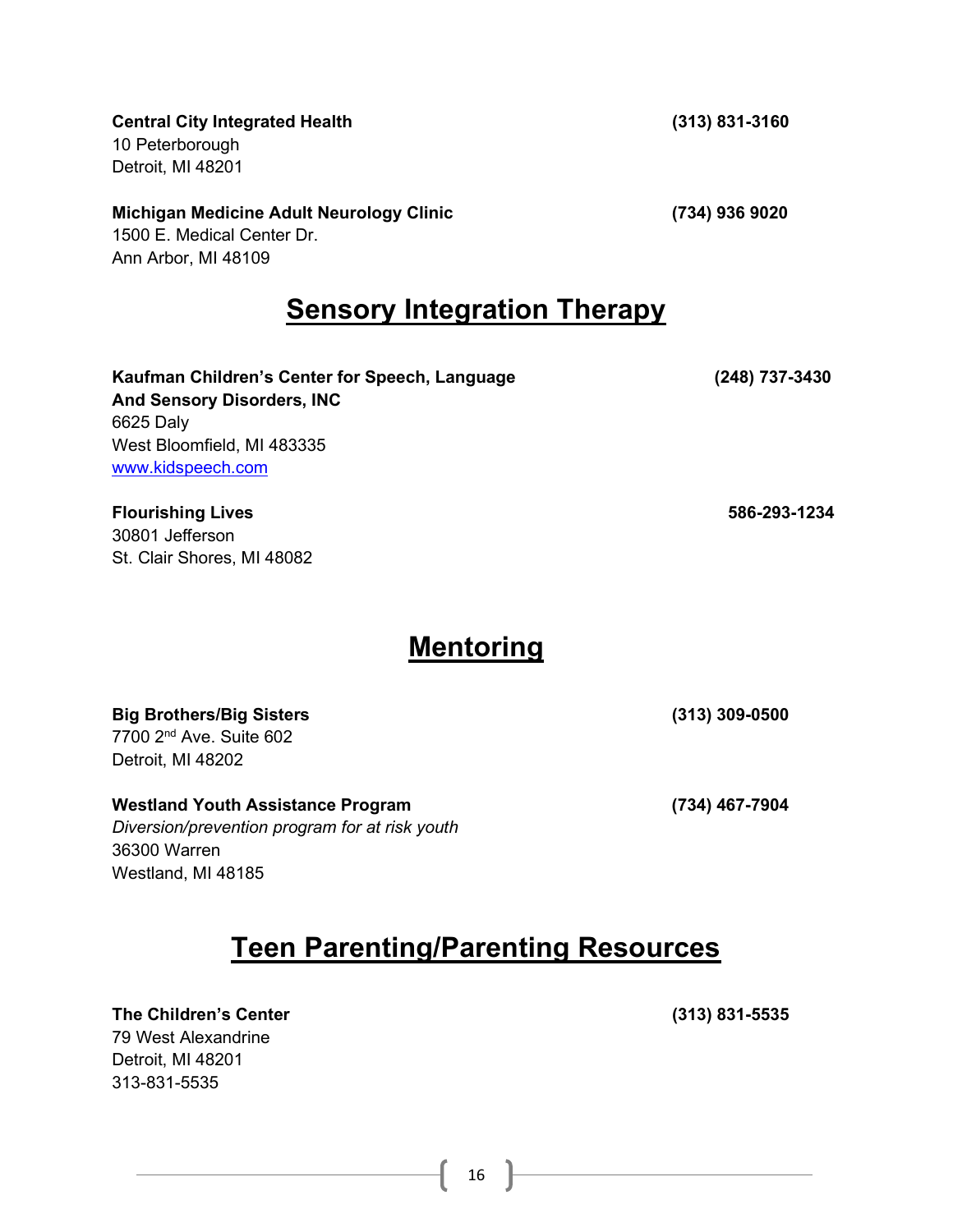Families on the Move (313) 532-0012 PO Box 35037

Detroit, MI 48335 Veda Thompkins

Detroit, MI 48201

#### Westland Youth Assistance Program (734) 467-7904 Parenting Resources 36300 Warren Westland, MI 48185

#### Recreational Centers

| <b>Northwest Activity Center</b><br>18100 Meyers<br>Detroit, MI 48235                | $(313) 578 - 7500$ |
|--------------------------------------------------------------------------------------|--------------------|
| The Corner Ballpark - Detroit PAL<br>111 W. Willis St.<br>Detroit, MI 48201          | $(313)$ 833-1600   |
| <b>Franklin Wright Settlement Midtown</b><br>7375 Woodward Ave.<br>Detroit, MI 48202 | $(313)$ 309-1300   |
| <b>Boll Family YMCA</b><br>1401 Broadway St. Suite 3A<br>Detroit, MI 48226           | $(313)$ 309-9622   |
| <b>Downriver YMCA</b><br>16777 Northline Rd.<br>Southgate, MI 48195                  | (734) 282-9622     |
| <b>Miscellaneous</b>                                                                 |                    |
| <b>ARC Detroit</b><br>51 W. Hancock St.                                              | $(313) 831 - 0202$ |